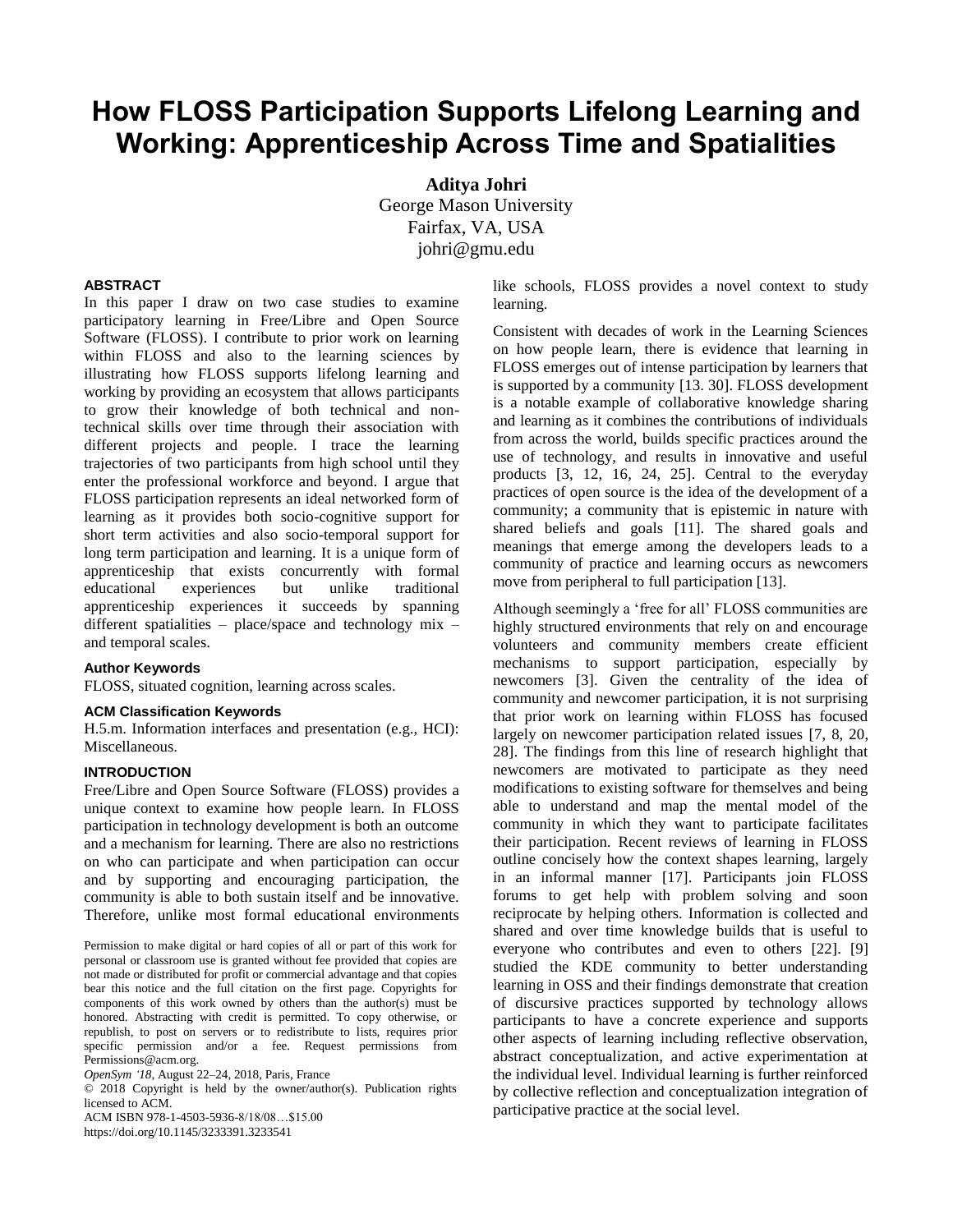In terms of mechanisms for learning, Singh and Holt [22] did a review and a survey based study of learning in open source software communities and found that participation in forums associated with OSS was critical for learning as the forums provided a sense of community for new participants based on their shared interest. They further outlined the different forms of learning that are evident in OSS such as learning how to get help in the forums, learning the content, learning about expectations for participation, being able to keep abreast of latest product development news, and learning how to help others. Participation in forums, they argue, is a pre-requisite for any community to exist and any learning to happen.

In this paper, examine how the FLOSS ecosystem supports learning and working across a participant's lifespan. Increasingly, research by Learning Sciences and Cognitive Science community is pointing to the critical role of environments beyond formal schooling in supporting learning. Starting with the family, learners develop more knowledge and skills through activities such as after school activities, sports, participation in extra-curricular activities, and participation in the workforce than through formal schooling. Courses and curriculum also is available while learners are often not a part of a formal learning environment, for example, through YouTube videos, Khan Academy or MOOCs. Within this context of learning, I advance research on FLOSS learning by: (1) introducing a personal perspective on learning as opposed the commonly used community or project level approach [18]; and, (2) examining longitudinal participation in a learning ecosystem to illustrate the long-term personal trajectories of learners for both learning and working [9, 10, 34].

# **LEARNING ACROSS TIME AND SPATIALITIES**

A long standing criticism of research on learning, especially research pertaining to learning technologies has been a disproportionate determinist focus on the technology in vogue without a reflective understanding of its long term uptake and implications [4, 6]. In response, many scholars have started to take a slightly long term perspective on learning and many researchers now focus on students' learning trajectories [1]. Theoretically, there have been several calls for an emphasis on longer time and social scales, for instance, in Lemke"s emphasis on "ecosocial systems' [15]. In a recent paper Roth [19] also observes that within cultural-historical activity theory the focus has largely been on activities at the smaller time scale although the original intent of the theory was on longer term social transformations or what he calls "ensemble of societal relations". Roth [19] and Lemke [14] also emphasize that in addition to a theoretical gap, there is also an empirical gap as methodologically the focus has largely been at a micro or macro level with very little research that looks at multiple levels. In recent years learning sciences scholars have started to bridge this gap and look at multiple levels, most notably the work of Suthers et al. [23], to build an understanding that examines learning across scales.

Across time, what changes for learners, among other elements that support learning, are the contexts in which they learn. Increasingly, this means learning in contexts that digital in nature, particularly when it comes to how learners communicate. Since the advent of digital communication, there has been extensive research on their effect on communication and reviewing this work on mediated communication spaces in the form of real places – complete with navigational maps [41]. Harrison and Dourish [40] articulated an analytical distinction between a "space" and a "place" to propose that a "space" is a geometrical arrangement that structures, constrains, and enables certain forms of movement and interaction. Whereas, a "place" refers to ways in which settings acquire recognizable and persistent social meaning. In other words, "space is the opportunity; place is the (understood) reality (p. 67)." This distinction was important when the initial digital environments that a physical aspect to them – for instance, map based textual communication systems. In a review of this work ten years later, Dourish [42] revisits the concept of space in light of recent advances in information technology such mobile technologies and argues that space is a social product "every bit as much as place (p. 300)." He goes on to propose that, "we need to understand, first, something of the relationship between spatiality and practices, and, second, how multiple spatialities might intersect (p. 301)." Introduction of technology, in his view, does not simple create new opportunities for sociality or new places, but transforms the opportunities for developing new spatialities. According to him, "What we need to understand, then, is how spatiality arises, and the role that technology plays in these practices (p. 301)." Reflecting on the relationship between space and place he [42] argues that (p. 304), "The technology mediated world does not stand apart from the physical world…[t]echnology mediation supports and conditions the emergence of new cultural practices." With increase in the proliferation of mobile devices and ever more digitization of learning practices and ways of communicating, the spaces and places available for learning are multiplying further increasing the possibilities of creating new spatialities. To further examine the issue of spatialities, it is important to discuss the overall ecology of learning.

Increasingly, physical spaces have a universal digital component, either through screens or artifacts that are large in shape or through the use of mobile phones or tablets. These devices allow different channels of communicating thereby shaping the spatialities in different ways. Within FLOSS, research shows that diversity of spatialities is common whether it is people working from home, from an office, or even from coworking places. In each of these contexts, they find interaction support through email, instant messaging and apps similar to that, and even through social media. This has implications for learning and working across the lifespan as this suggests that learning similarly is supported by different spatialities. This, as the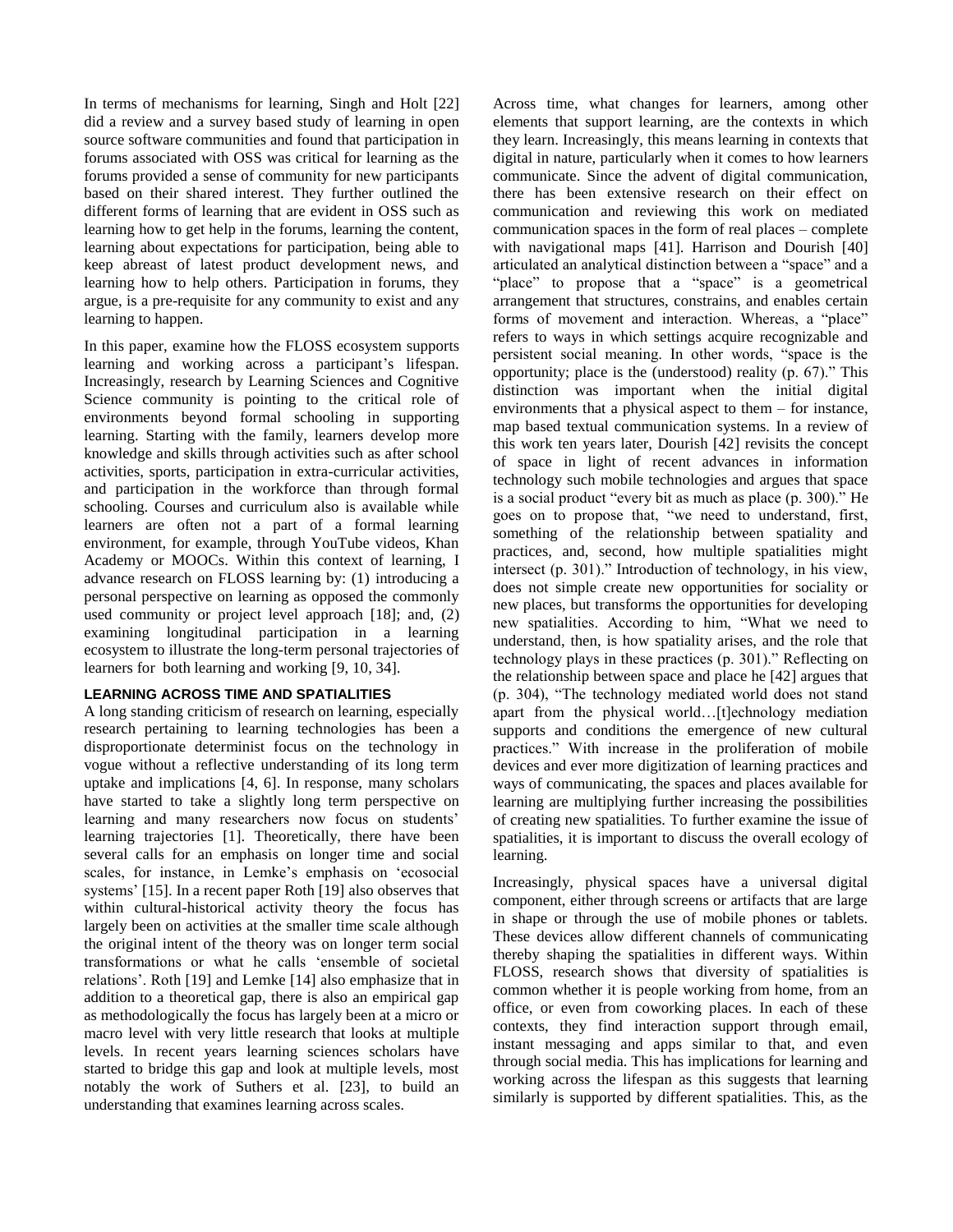literature review next suggests, shapes the way apprenticeship learning can take place in FLOSS.

# **APPRENTICESHIP LEARNING**

According to Dennen [37], apprenticeship is a social learning method that has a long tradition of helping novices become experts in fields as diverse as tailoring, midwifery, construction, and law. The apprenticeship model predates the traditional schooling that is now commonplace [39]. The core concept behind apprenticeship is that more experienced people help those with less experience by providing them structure and examples, usually hands-on, to support their learning goals. A lot of the literature on apprenticeship has focused on professions where becoming a skilled craftsperson or tradesperson was the goal and this required the ability to apply knowledge and skills that were conceptual but often also psychomotor. In the past decade as experts have studied formal schooling and its constraints in terms of learning, the concept of apprenticeship has garnered interest afresh as there is a recognition that learning from others through social interaction might be a productive approach regardless of the context. Cognitive apprenticeship, or the use of the apprentice model to support learning in the cognitive domain, is a now a relatively common approach and concept. It refers to scaffolding, modeling, mentoring, and coaching like models. Education research has adopted the apprenticeship concept to both examine and design learning environments but there is no research as yet to examine FLOSS as a context for apprenticeship. Although the concept of apprenticeship has been used to study workplace, there is also limited research on apprenticeship in novel contexts where digital technology is central and where apprenticeship occurs over a long time period and often across the entire life span [38].

# **RESEARCH APPRAOCH AND DATA COLLECTION**

The research approach used to develop these case studies can be characterized as "netnography" [35, 36]. In netnography, a significant proportion of the data collection and participant-observation originates in the data shared freely and publicly through the Internet. Netnographic data collection does not preclude face-to-face or place-based data collection and extends to interviews conducted via email, Skype, in person, or by using other methods. Netnography"s emphasis on Internet data does not ameliorate the need to establish those data in context and its great strength is contextualized data [35]. This approach is suitable for this research not only because FLOSS leaves a trace of digital artifacts online but also because netnography has emerged as a way to both analyze and to chronicle the emerging cultural conceptions of community and culture. Both communities and cultures are now less stabled and consistent than what earlier theories have research has suggested. Communities in particular are a lot more transient in nature and are sustained by many weak ties. Especially in the digital context, a more temporary and impermanent form of contact is prevalent.

I first met both participants whose cases are presented here in 2008 while I was conducting a large scale study of professional global engineering work practices. As part of the research, I was interviewing and observing engineers across several different countries. Both participants provided me with information about themselves through interviews and also through their blogs and other online contributions. This research was covered by the Institutional Review Board (IRB) and all consent procedures were followed. To protect participants' identity I am using pseudonym and have also suppressed some specific information. Over the years, I have interacted with the participants through email but the majority of the data collection has occurred through public sources including their online FLOSS participation, their profiles and activities on Github and on social media sites including LinkedIn. Given their profession and FLOSS participation, both are active online sites and their information is always current. One significant resource has been their blogs. Although both participants blog, one of them is more regular than the other and writes about all life changes as well as lessons learned through different experiences.

# **CASE STUDIES**

To empirically examine socio-temporal aspects of learning, I now present case studies of two open source software developers. When I met them both Roberto and Bruno were working in Ireland with a large engineering firm in the area of computing hardware and associated software. Neither of them was from Ireland but a small island in Southern Europe and had moved to Ireland for their jobs. I interviewed them as part of an effort to understand how their team worked with its counterparts in the USA, UK, and China. During the interview I realized that neither of them had taken a traditional route to their current professional position; by traditional route I mean a formal education followed by a fulltime job. They started contributing to open source projects when they were in high school and built a reputation among other contributors. This helped them land an internship while they were still in their undergraduate programs. Subsequently, they joined the firm full time while still completing their degree. They currently work for two of the largest technology firms in the world.

## **Case Study 1: Roberto**

I first interviewed Roberto in November 2008. At that time he had just started in the company as a full time employee after working as an intern for a year. Roberto was originally from Spain and had moved to Ireland when he started his internship. Roberto was hired as an intern largely because of his open source experience and to help the firm with an open source project. When he was hired his work entailed helping the firm open source a propriety product. He was involved with the webpage development for that product, with creating a code repository, and helping find, and subsequently developing, a community to share code with. The open source product he contributed to was called GNOME which is desktop software similar to Microsoft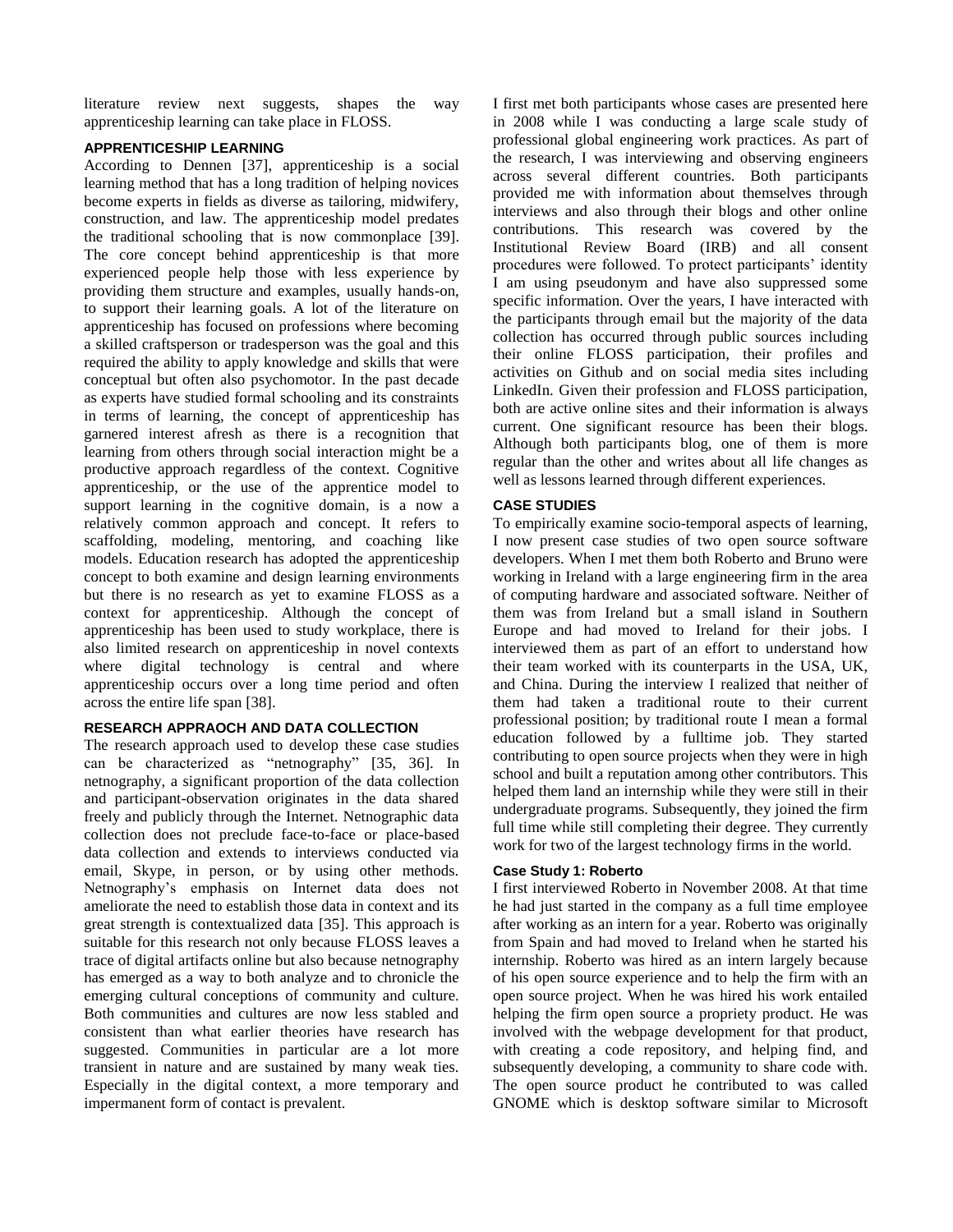Windows ™. At the time of the interview he was involved in organizing the next developer summit for the product and was also working on improving the overall platform to attract more developers. He stated that by active participation he meant "people know me and they know what I've contributed." He started out as a lurker and slowly moved to a helping position, improving his English all the while.

He had started working on open source software when he was fifteen years old, in high school, and had been contributing in some capacity for the past 9 years. He said that his father had an old UNIX machine that he wanted ported to Linux and he could not find any local expertise in their small town to help him. So Roberto took on the task and so his journey in open source software began. After high school he joined the local university and in his second year there a positioned opened open source office of the university. The university was actively promoting the integration of open source software across the university and Roberto started working on this project. As part of his job he organized talks by open source experts. When the programming language Java was released as an open source language in 2006, a Java contributor from Spain working in Dublin was invited to give a talk. After talk he went to lunch with the speaker and the speaker informed him about internship opportunities with his company in Ireland. This led to his current position. When he started working on open source software he first starting by reading software code and messages on discussion forums associated with the FLOSS. He said that he realized that it was important to make a visible contribution to the FLOSS and bring something new to the community. He started making small contributions and then blogging about it and posting it on mailing lists. Slowly he started to get credit for his work and became recognized with the community. In this interview he mentioned that contributing code I the most important thing in FLOSS. In addition his contributions he also started becoming active locally and organized several events. He mentioned that IRC and mailing lists were the most commonly used collaboration tools. Bugzilla was another tool that he used a lot. He said IRC afforded multitasking as he could monitor as needed and contribute when required. With Skype he had to pay attention continuously. Furthermore, language was an issue as most project contributors did not speak English as their first language.

He learned to work across time zone using virtual technologies. He collaborated with developers across the globe including France, UK, US, Germany, and Canada. To work with them he used email, IRC, and many other tools that he picked up as he worked on code and problems. He picked up many nuances of such collaboration such as a lack of use of audio technology due to language issues and a preference for written communication. Informal communication was often preferred over formal communication and IRC was used commonly. Plus, phone demands immediate attention whereas with IRC you can finish what you are doing/check and get back or easier to switch and multi-task; IRC leaves a track of everything. In some sense this can be seen as a practice or norm within his professional community.

Roberto"s participation in the open source community and thereafter in a traditional software role within a large company provided him with the opportunity to learn about different work environments. In his interview he commented on the different levels of hierarchy in different environments and also on roles taken within the firm. He observed that comparing his FLOSS participation and working in a traditional large technology company he was amazed at the power differentials and authority issues. In particular, he commented on the approval process that one had to go through to get anything done at his current company. He also said that compared to FLOSS, he felt as if he was involved very late in the decision making process. He said that through his participation and conversations with other developers he had realized that different communities have different norms – images, testing are important in some, here it was code. He commented that GDK development was technical as well as organizational participation and he had learned a lot about how a community thrives and barriers to reaching that by his current organization. Over a 15 year period, he had worked in four countries, four companies, multiple open source projects in addition to these formal positions, and developed skills both technical and professional. Throughout his career, Roberto received help from others and in his blog there are many references to the people who helped him on different projects and even assisted him in finding jobs when he wanted to move on for professional or person reasons.

## **Case Study 2: Bruno**

Bruno was working as an intern and had been the firm for six months when I first interviewed him in November 2008. He was confident of getting a full time position after his internship was over and did indeed worked for them fulltime. He started out in open source by working on the GNOME project and then became a regular contributor to Ubuntu. In his current position he was working on a team that was open sourcing a product and his job was to figure out ways in which to make contributions to code repositories easier for outside contributors. Bruno studied in an American school in Spain and then spent his sophomore year of High School in Denver, Colorado, USA. He was from a small town in Spain and after starting at a local university he moved to Madrid after his first years. He was still finishing his classes. He had been working on open source projects for the past five years. He started looking at Debian packing 3/3.5 years ago and for the last two years he was an official Ubuntu developer. He has significant experience on packaging and integrating software and porting software. He had experience with both GPL and BSD. He had been offered a fulltime position by another FLOSS company Canonical but he preferred his current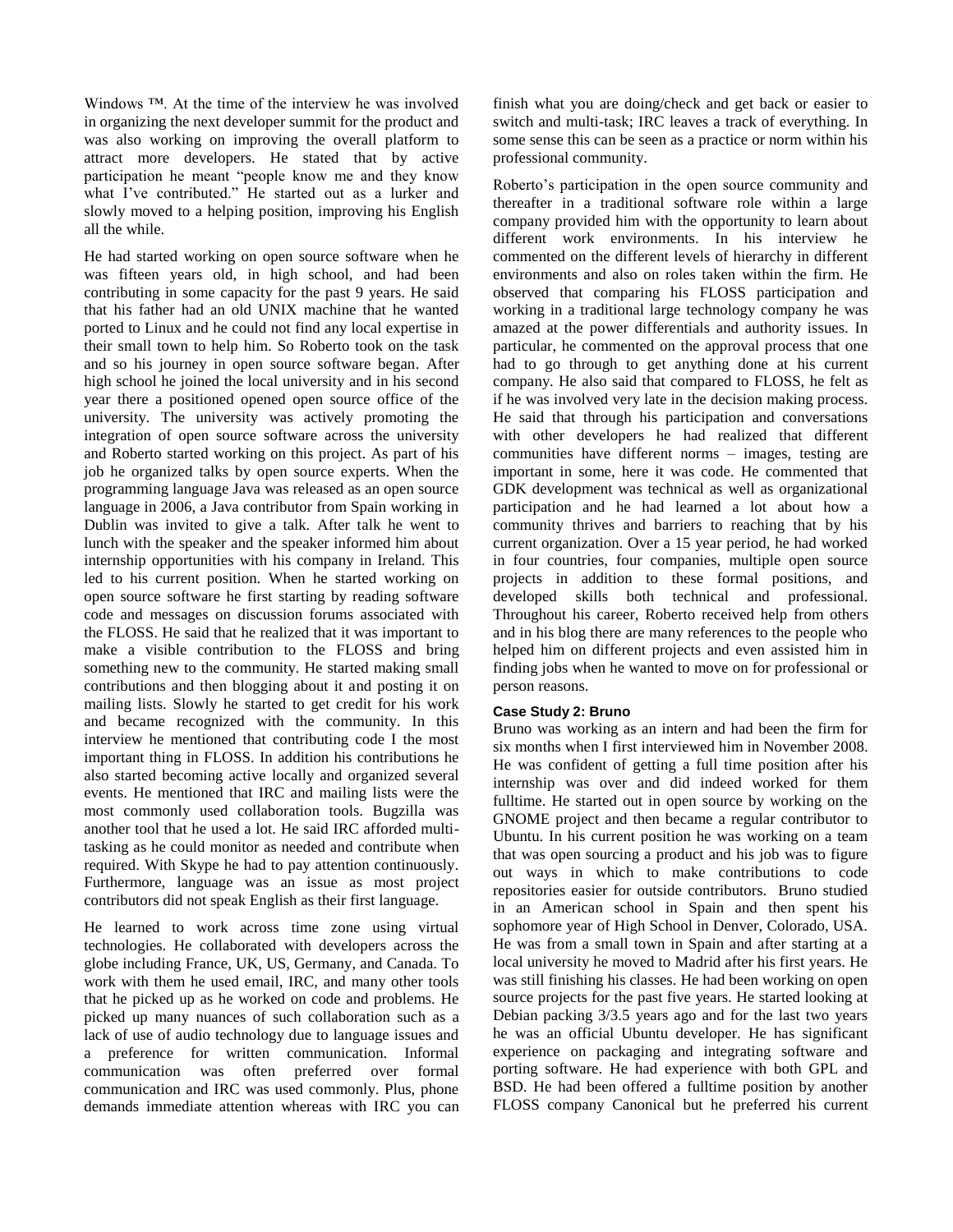firm as he wanted to gain experience working face-to-face rather than in a virtual firm. He said this he had learned how to work across time zones.

Bruno liked working on multimedia related applications and when he found out that there was a new project in Ubuntu looking for multimedia integration he started making contributions. When the project leader stepped down due to other commitments, Bruno took over the project leadership. His project has 10-12 people spread all over the world and they communicate through IRC and email but prefer Skype. He has met face-to-face with most of his colleagues as there is an Ubuntu developer summit every six months. He had learned that making a useful contribution to FLOSS was hard. He said that in Ubuntu people grab the easy and more visible stuff and not the hard stuff. He said that many people get started but cannot stick round for long. He gave an analogy with playing guitar. The cost of participation is low but very few people stick around; people have to be self-motivated and learn the basics such as reading music. He got started by reading documentation about the project and the examples and codes. Once he made a contribution if he ran into trouble he posted on the list and got a lot of help.

He said that he had learned how communities work and how one can participate in them and he was using his knowledge to support newcomers to the community. He makes sure that the first contribution for a newcomer is relatively easy as newcomers need to be able to make that first contribution as it is a great motivational exercise. He also said that he ensured that there is a balanced learning whereby archival resources are supported by first hand feedback. There has to be effort from both sides – learner and mentor and the learner has to be given tasks and opportunities to provide themselves. The mentor has to model good effort and then that leads to efforts from others. In open source the other important thing is meritocracy and visibility of that "you"ve to show-off what you are doing as well." He also commented that it is important to show that you can finish what you"ve started. He said that small demos and prototypes are important but the effort needs to go beyond that and result in a meaningful contribution the community.

Their workplace participation provided opportunities for learning often through comparison with open source practices [31, 32]. Bruno commented on many of the same organizational practices that Roberto did and in particular he also found the current company a lot more bureaucratic than Ubuntu. He also commented that he found the decision making in Ubuntu a lot more democratic as compared to his present company. He said that he had learned at both places that working with 'coders' is not easy as they are not very social and friendly people. He said that his experience had made him realize the benefit of non-technical skills and he had realized that they go hand in hand if the goal is to achieve something like completing a project. He said that in his internship he was applying many things he learned working on Ubuntu as a FLOSS participant. He had realized that it is important to keep things interesting for contributors to keep them motivated in contributing. He had learned that it was important to provide a mix of tasks to contributors – mix what people want to do with what needs to get done. He made sure that if contributors got a boring task to do, they also got a really cool task to go with it. He said that he admired the current horizontal structure and liked the fact that in the company, similar to FLOSS, employees were not judged by what they have in their CVs, like a PhD or 10 years with the company, but you expertise and ability to get the job done.

After working with the large company for some time, Bruno he worked fulltime in an open source company that made collaboration software and then in the open source research lab of an electronics company. Now he works for a large technology firm on their video projects. He still contributes to open source software projects and in his online profiles he described himself as open source developer, Linux hacker, and a curious geek. He maintains an active Github page.

## **DISCUSSION**

Through the case study of two youths participating in open source software communities, I highlight the complex socio-temporal nature of learning across a life span. I argue for an expansion of what we think of as the boundaries of a distributed system or a community. In many ways, we are approaching a vast networked learning landscape as has been recently conceptualized by Siemens [21]. These networked environments themselves are nested within larger social structures extending beyond formal educational opportunities to informal participation across other communities of practices. Both Roberto and Bruno moved across countries and interacted with people in dozens of other locations and countries. They crossed boundaries with ease to leverage new opportunities for learning and working. Although both Roberto and Bruno followed a similar trajectory, their paths started to diverge and whereas Roberto continued to work on open source projects as part of a large open source company, Bruno ended up using his technical expertise to work on similar projects but as part of a larger technology company that was not solely open source but had some open source projects He continued to contribute though to projects he was part of when he started out in open source.

As illustrated by these case studies, FLOSS participation supports many of the core socio-cognitive factors necessary for learning such as collaboration, knowledge sharing infrastructure, and meaning-making by joint activity, and grounds them through apprenticeship. But what it also does, which many formal educational environments fail to do, is provide an opportunity to learn at a large socio-temporal scale largely though a community [33]. This allows for learning of skills that extend beyond technical knowledge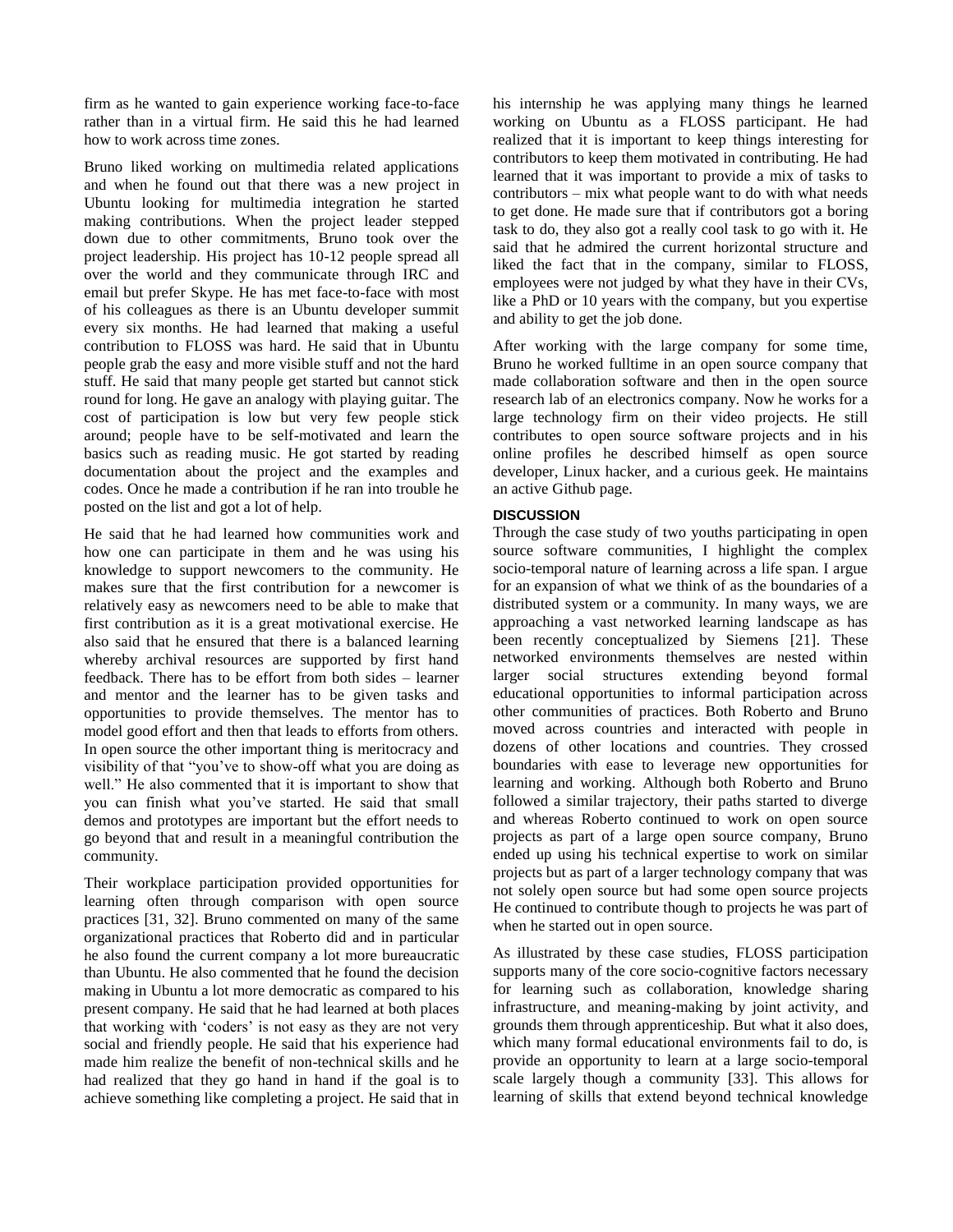such as leadership, task assignment, and timely completion of work, among others. In a typical classroom, a teacher is the central character and holds both power and expertise and the responsibility for knowledge sharing and learning. Invariably, the teacher is often older than the students. Often teenagers are the leaders of modules and other contributors are senior in terms of age but not necessarily in terms of experience and expertise. The other unique characteristic that follows from this is that power relationships are determined through the display of expertise, primarily through contributions, rather than tenure of age. This changes the nature of interaction among the community members making it more equitable and on task – contributions determine the social nature of the entire enterprise. This observation lends credence to the conception of "new schools" by John Dewey as early as early 20th century. Dewey [5] argued that,

*"The conclusion is that in what are called the new schools, the primary source of social control resides in the very nature of the work done as a social enterprise in which all individuals have an opportunity to contribute and to which all feel a responsibility (p. 56)."*

Based on these case studies, we can see also how FLOSSbased apprenticeship differs from opportunities offered by more traditional forms of apprenticeship in terms of who has access to these opportunities and how they can participate. Just in terms of both space and time, FLOSS allows participation without any physical boundaries (granted, there are other barriers to participation such a bandwidth and prior knowledge). Still, unlike other traditional apprenticeship that occurred in crafts or trades such as tailoring or midwifery, the lack of physical boundaries makes FLOSS-based apprenticeship more accessible. The other advantage is that of time -- when you can participate not just in terms of time of the day but also time in your lifespan. Most traditional apprenticeship is predicated on the novices being young and entering the apprenticeship structure earlier in their lifespan. FLOSS does allow that but allows those who come to the domain later in life to be able to learn as well. In this paper I use open source software development, and FLOSS participation, as an exemplar of lifelong learning as it impacts learners" identity and cognitive trajectory by breaking down traditional boundaries between school and work, by creating virtual apprenticeship infrastructures, and by integrating learning and working within professional practice.

Open source software development showcases the future of what learning might look like across a range of professions in the future. In particular, the spatialities of learning that are present in FLOSS are in many ways nurturing of learning over time. For instance, even though they found the physical workplace restricting and bureaucratic, they appreciated the easy access to new knowledge and the ability to form relationships with their coworkers [26, 27].

Being able to interact with colleagues, engaging in action, they realized was a strong supporter of learning in the workplace [29]. The concept of spatialities is evident beyond the immediate learning context in terms of the countries and cities that Roberto and Bruno lived in. In their blogs they often write about how much they have enjoyed living in different places, languages they have learned, people they have met, experiences that they have had. Another spatiality they reference is open source conference that they attended and even organized. They found them to have their own norms but served a purpose in terms of learning and knowledge sharing, problem solving, and outlining what needed to be done on a project.

There are some limitations of this work and this study provides a cautionary tale if we think about all those who are unable to participate in the new knowledge economy and are unable to build the kinds of expertise, networks, and mobility that is needed to participate. Both the informants in this study were lucky that they not only had access to technology but also that they could physically move across borders and legally participate in opportunities. This is not the case, more often than not. When we think about equity and access, we need to think about how these opportunities can be created. Language was an issue for both participants but they managed to work through their issues and leverage opportunities that helped them overcome their problems with the English language. On the other hand, the symbolic power of access cannot be denied and new ways of turning that into learning opportunities need to be designed and implemented. Not every is capable of or interested in participating in FLOSS communities and in many ways there is criticism of FLOSS in terms of its lack of diversity. Therefore, for the future, it is critical to examine what lessons can be learned here that are applicable to other learning and working ecosystems.

## **CONCLUSION**

In this paper I present a case study of two youths participating in FLOSS. I follow their life trajectory for over two decades and highlight the complex socio-temporal nature of learning in an era of digital connectivity and digital tools. Digital access and tools shape who students interact with and how those interactions occur. Learning becomes a skill whereby gaining technical or domain knowledge goes hand in hand with managing the resources that can lead to that knowledge. I also demonstrate the value of ecosystems such as the open source software communities that thrive on non-traditional modes of collaboration and partnerships among its members. The backbone of the open source movement is the capability of sharing the work of individuals with a wider community and building products that develop incrementally overtime. The fascinating aspect of open source movement is that from outside it does not seem to follow the traditional common practices of learning used in higher education. Yet, there is some indication that several aspects of learning such as apprenticeship and guided participation are present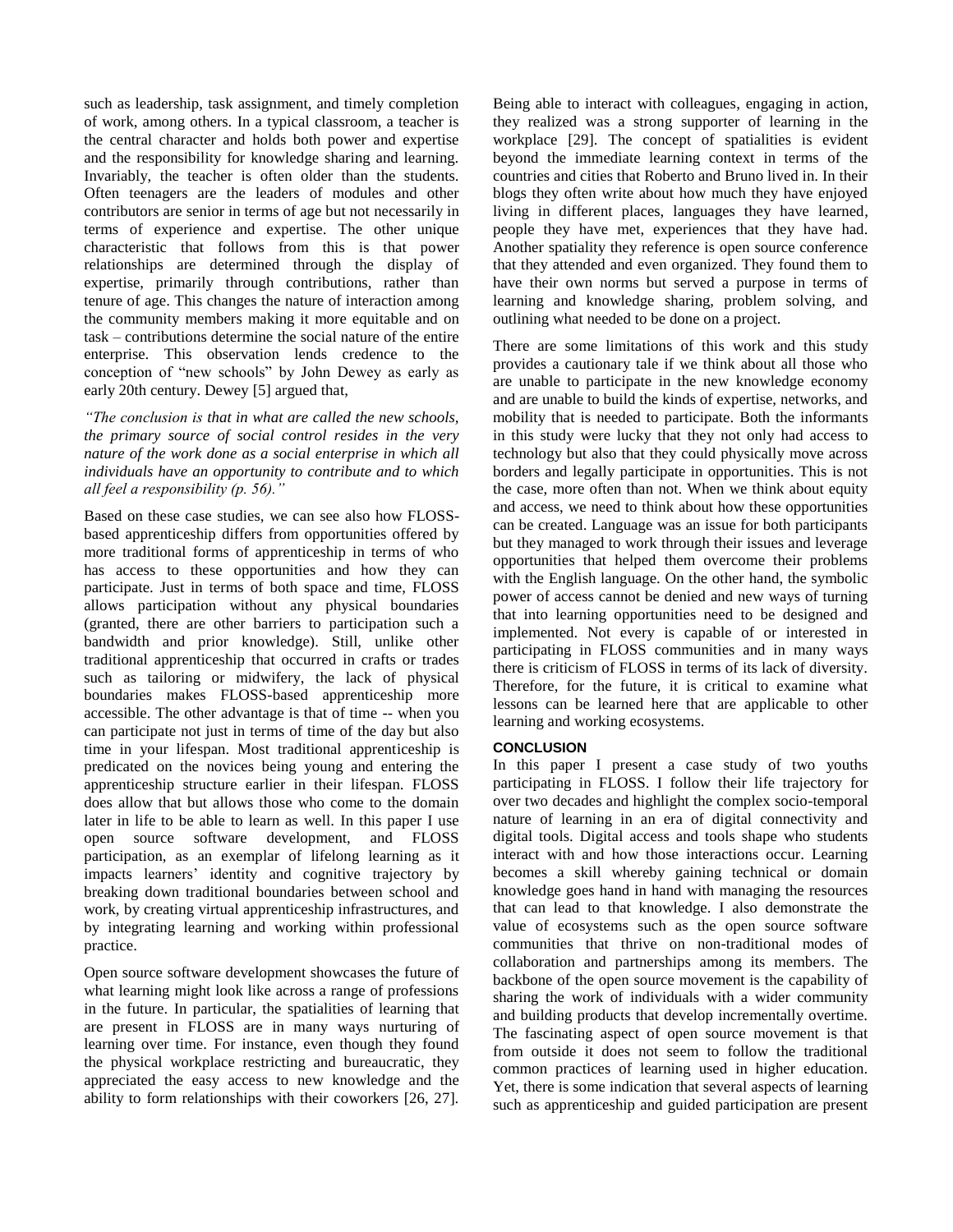in these communities and FLOSS can serve as a model for creating similar environments. The novelty of the FLOSS learning ecology though is the support you can find over a lifespan and the spatialities – places and spaces in conjunction – that are present and that emerge and provide affordance for learning. Through virtual communities or even-placed based communities such as the workplace and even emerging spatialities such as coworking spaces, learning is supported as novices advance to becoming an expert and, often, as technology changes, morph into becoming experts at something else. In FLOSS what is unique is a lifelong community for learning and working that goes beyond institutions and organizations.

# **ACKNOWLEDGMENTS**

I am grateful to the study participants for their time. This work was partially supported by NSF Award#0954034 and 1424444. Any opinions, findings, and conclusions or recommendations expressed in this material are those of the author(s) and do not necessarily reflect the views of the NSF.

## **REFERENCES**

- 1. Barron, B. (2010). Conceptualizing and tracing learning pathways over time and setting. NSSE Yearbook, 109(1).
- 2. Callahan, R. E. (1964). Education and the Cult of Efficiency. University of Chicago Press.
- 3. Crowston, K. and Howison, J. (2004). The Social Structure of Free and Open Source Software Development. First Monday, 10 (2).
- 4. Cuban, L. (2001). Oversold and underused: Reforming schools through technology, 1980-2000. Harvard University, Cambridge.
- 5. Dewey, J. (1938/1997). Experience and Education. MacMillan/Free Press.
- 6. Gould, S. J., & Eldredge, N. (1977). Punctuated equilibria: the tempo and mode of evolution reconsidered. Paleobiology, 115-151.
- 7. Hannebauer, C. & Gruhn, V. (2017). On the Relationship between Newcomer Motivations and Contribution Barriers in Open Source Projects. Proceedings of OpenSym"17.
- 8. Hannebauer, C. & Gruhn, V. (2016). Motivation of newcomers to FLOSS projects. Proceedings of the OpenSym'16.
- 9. Hemetsberger, A. & Reinhardt, C. (2006). Learning and knowledge-building in open-source communities: A social-experiential approach. Management learning, 37(2): 187-214.
- 10. Jeske, D. Bagher, M. & Pantidi, N. (2017). Current and alternate approaches to personalization in online learning. Proceedings of OpenSym'17.
- 11. Kasper, E. (2001). Epistemic Communities, Situated Learning and Open Source Software Development. Proceedings of the Conference on Epistemic Cultures and the Practice of Interdisciplinarity.
- 12. Lakhani, K. & Von Hippel, E. (2003). How open source software works: "free" user-to-user assistance. Research Policy, 32(6): 923-943.
- 13. Lave, J. & Wenger, E. (1991). Situated Learning: Legitimate Peripheral Participation. Cambridge University Press.
- 14. Lemke, J. L. (2001) The Long and the Short of It: Comments on Multiple Timescale Studies of Human Activity, Journal of the Learning Sciences, 10:1-2, 17- 26,
- 15. Lemke, J. L. (2000). Across the scales of time: Artifacts, activities, and meanings in ecosocial systems. Mind, culture, and activity, 7(4), 273-290.
- 16. Ljungberg, J. (2000). Open Source Movements as a Model for Organizing. European Journal of Information Systems, 9, 208–216
- 17. Glott, R. Soew, S. & Meizsner, A. (2007). Analysis of the Informal Learning Environments of FLOSS Communities. FlossCom.net.
- 18. Meiszner, A. Glott, R. & Sowe, S. (2008). Free/Libre Open Source Software (FLOSS) communities as an example of successful open participatory learning ecosystems. The European Journal for the Informatics Professional, 9(3): 62-68.
- 19. Roth, W. M. (2014) Reading Activity, Consciousness, Personality Dialectically: Cultural-Historical Activity Theory and the Centrality of Society. Mind, Culture, and Activity, 21:1, 4-20.
- 20. Schneider, J., Gelley, B. & Halfaker, A. (2014). Accept, decline, postpone: How newcomer productivity is reduced in English Wikipedia by prepublication review. Proceedings of OpenSym"14.
- 21. Siemens, G. (2005). Connectivism: A learning theory for the digital age. International journal of instructional technology and distance learning, 2(1), 3-10.
- 22. Singh, V. & Holt, L. (2013). Learning and best practices for learning in open-source software communities. Computers & Education, 63, 98-108.
- 23. Suthers, D. D., Dwyer, N., Medina, R., & Vatrapu, R. (2010). A framework for conceptualizing, representing, and analyzing distributed interaction. International Journal of Computer Supported Collaborative Learning, 5(1), 5-42.
- 24. von Krogh, G., Spaeth, S. & Lakhani, K. (2003). Community, Joining, and Specialization in Open Source Software Innovation: A Case Study. Research Policy 32(7): 1217-1241.